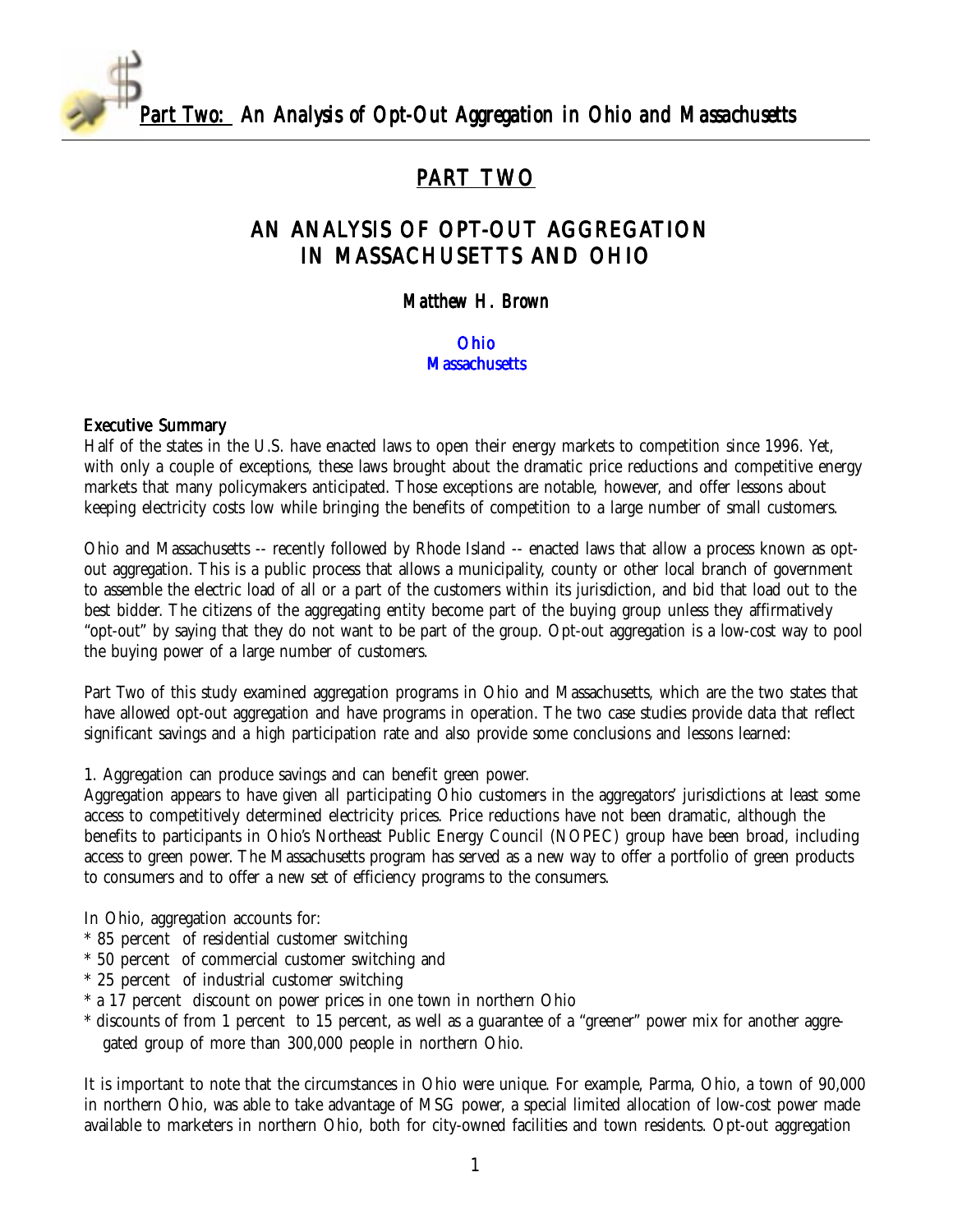

gave the citizens of Parma a 17 percent discount on their power prices, equivalent to some \$60 to \$75 per year for most residential households, depending on their usage. Without an equivalent discount, such a deal would have been impossible to replicate elsewhere in the Ohio power market of the time.

NOPEC is the nation's largest aggregated group. It took advantage of the Ohio restructuring law's aggregation provisions by combining not only the load of the citizens of a single municipality, but the combined load of many municipalities. It is now a buying group representing 97 cities or townships and more than 300,000 people. Green Mountain Energy serves this buying group on a six-year contract that offers a single price option at a discount from what customers would otherwise pay for power. The savings vary from one customer to another, ranging from a high of 15 percent for a few customers to as low as 1 percent for others. Green Mountain's product is guaranteed to be cleaner than the average Ohio electricity product. It is a combination of 98 percent natural gas and nuclear and 2 percent green power, such as wind.

In Massachusetts a smaller scale pilot aggregation program has yielded:

- \* approximately 45,000 participants
- \* discounts of 11 to 22 percent, or \$3.50 to \$7 for an average customer
- \* a set of green power options available to participants

Because municipal aggregators in Massachusetts were required to provide prices lower than the below-market standard offer, aggregation did not take off until mid-2002, when a pilot project began for the state's default supply customers. The story of aggregation in Massachusetts demonstrates difficulties in wholesale power markets, the problems that can result from very low regulated retail prices and the importance of having a persistent and knowledgeable advocate.

Through the state's Cape Light Compact, some 40,000 customers are served in Cape Cod and Martha's Vineyard by Mirant, a non-regulated affiliate of the Southern Company. This represents the single largest block of residential customers served by a single non-utility provider anywhere in Massachusetts or New England. Customers pay 4.89 cents per kWh as of August 2002 and will pay 4.79 cents per kWh beginning in January 2003. Savings range from 11 to 22 percent, or between \$3.50 to \$7 for an average customer. In addition, the Compact offers its customers three green products designed to support both existing renewable energy facilities and new facilities.

2. The success of aggregation is tied to regulated retail prices, and wholesale prices remain an important determinant of how successful aggregation can be.

Aggregation is likely to be most successful in higher priced areas, just as retail competition has been more successful in the parts of the country with the highest electric rates. Wholesale power markets affect aggregation, just as they affect any retail power market. Massachusetts' situation demonstrates that rising or volatile wholesale prices can make it as difficult for a marketer to serve an aggregated group as it can be to serve an individual customer.

3. Questions remain about what will happen when the aggregation period ends.

The NOPEC contract with Green Mountain Energy runs for six years. It is still unclear what will happen to the customers when the six-year period ends, or when and if NOPEC and Green Mountain elect to stop being in the electric business. Will the utility be required to take all of those customers back? What rate will it charge those customers? What terms will govern the rate at which those customers purchase power?

4. Aggregation requires expertise and patience. It is not an easy process, and it is not necessarily a guarantor of success without a set of complementary state policies.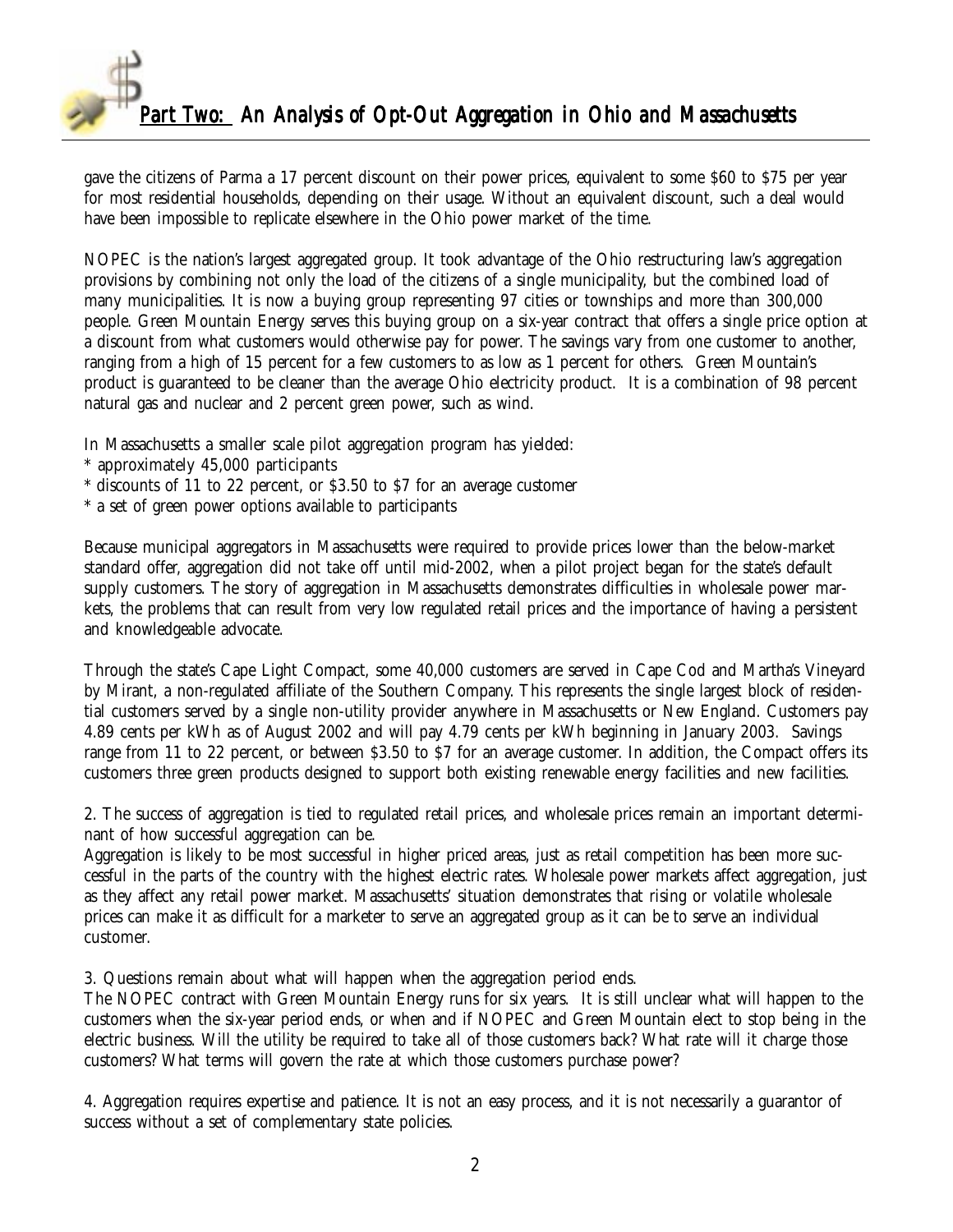

Opt-out aggregation is a new concept in power markets and, like any new concept, encounters policy and others barriers. The efforts in Ohio and Massachusetts have required tremendous patience, sophistication and dedication on the part of its organizers. Aggregation, in general, requires that policymakers make what can be controversial decisions about how to manage their competitive power markets. It does, however, offer a possibility of bringing the benefits of competition to smaller power users, who thus far have not seen much benefit to choosing a new power provider.

5. Segregating the low-income from other customers may delay benefits to low-income customers. Benefits have been delayed for some low-income customers in Ohio because the bids for their aggregation have not been completed. This may be an argument for combining the low-income customers load with that of everyone else.

6. Aggregation is not without its detractors.

Although aggregation has produced somewhat lower prices and access to green power, there have been some complaints to Public Utility Commission of Ohio (PUCO) staff. Most have been of "municipal slamming." According to PUCO staff, some people did not realize that they had been switched to a new provider until they received their first bill from the new provider.

Opt-out aggregation's benefit as a low-cost way to pool a large group of customers is also fodder for its critics. Some suggest that opt-out aggregation is too easy and too inexpensive a way to pool the smaller customers and that, as a result, it is an unfair advantage to the municipal aggregators.

## AN ANALYSIS OF OPT-OUT AGGREGATION IN MASSACHUSETTS AND OHIO

Almost half of the states have opened their power markets to competition, and a few early results are becoming clear. One is that the retail power market has not produced much competition for small power users, whether they be typical residential customers, low-income customers, or small commercial customers. With a couple of exceptions across the country, small power users have tended to stay with their old utility and to pay a rate regulated by the state's public service commission rather than a price set by the competitive market. By contrast, many large power users, particularly industrial customers, now buy power from competitors of their former utility.

There are a few exceptions to this general trend. One example is Cleveland, Ohio, where more than half of the residential customers now buy power at competitively determined rates. Pennsylvania has also seen larger numbers of customers change providers.

The purpose of this paper is to outline a strategy that has given some smaller customers access to competitive prices and product choices in Ohio and in part of Massachusetts. That strategy is known as opt-out aggregation.

## What is Opt-out Aggregation?

Opt-out aggregation is a public process that allows a municipality, county or other local branch of government to assemble, or aggregate, the electric load of some or all of the customers within its jurisdiction and seek bids for the best available price for those customers. The citizens of the municipality, township, county or other government aggregator are assumed to be part of the buying group unless they formally declare that they do not want to be part of the group. The citizens of the municipality have the opportunity to participate in the public process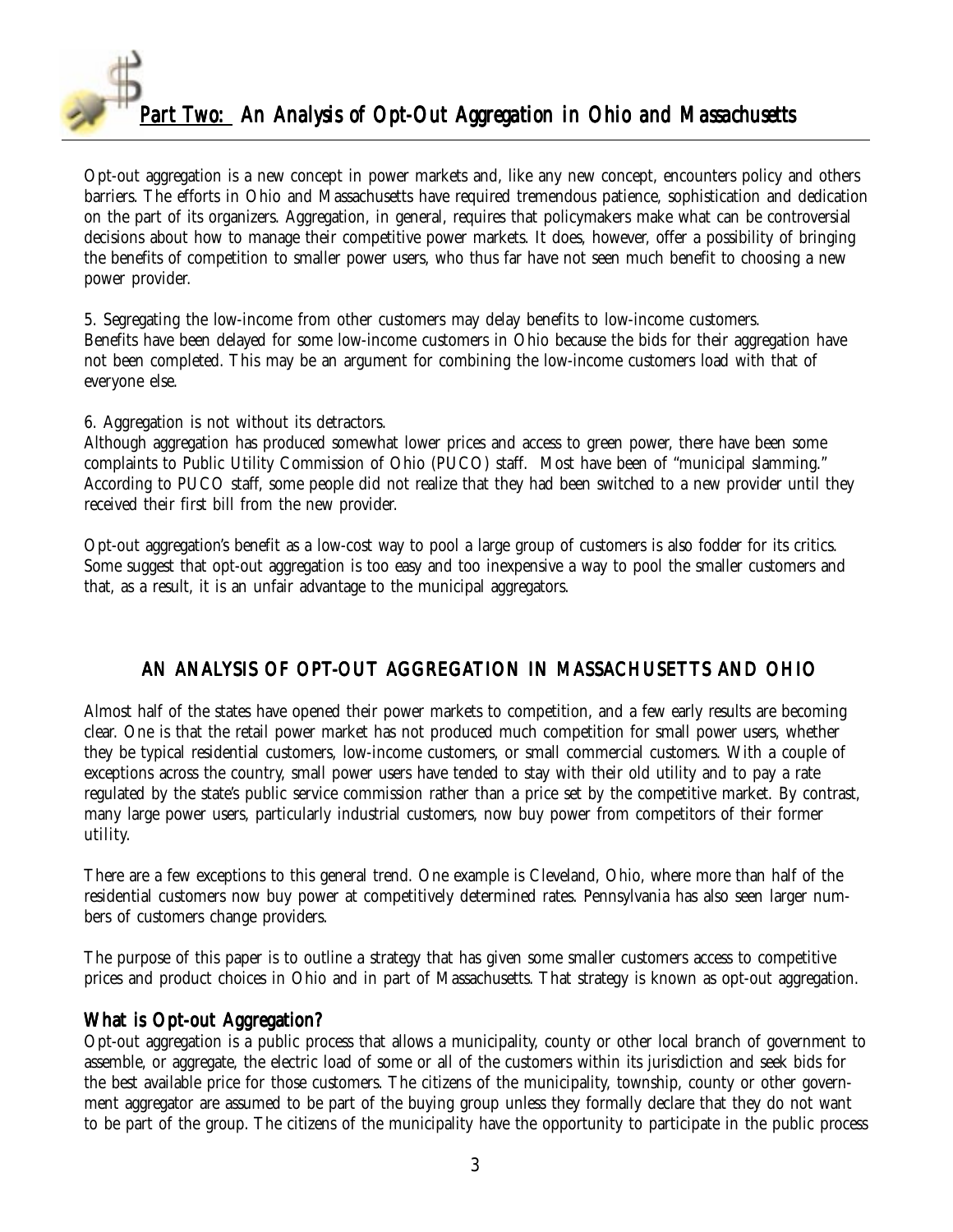

that determines whether or not the town will actually act as an aggregator. They can then participate, or not participate, in the aggregated group. Usually they do so by returning an opt-out postcard within, for instance, 21 days. Opt-out aggregation is a low-cost way to pool the buying power of a large number of customers because of the low marketing costs involved in signing up a large group of customers.

Opt-out aggregation is distinct from opt-in aggregation, in which an aggregator, such as a church, a union, a notfor-profit or a for-profit group, arranges a power purchase on behalf of its members. Such aggregation requires the aggregator to persuade each customer to formally agree to be a part of the buying group. For example, the Retail Merchants Association in Virginia is setting up a bulk purchase for its member companies who choose to participate. Opt-in aggregation is a more expensive means of assembling a large group of customers than opt-out aggregation.

Opt-out aggregation is also different from municipalization, in which a municipality either generates or purchases power in order to sell it to customers within its boundaries. (Some parties, particularly investor-owned utilities, claim that municipalization often involves significant tax advantages because the government builds the power plants or takes title to power.) Opt-out aggregation is an entirely different matter and places the government in the position of no more than a buying agent for its citizens. The transaction and payments are between a power marketer (selected by the government aggregator) and individual customers. The government is neither buyer nor seller.

State law must authorize opt-out aggregation, and only Ohio and Massachusetts have enacted such a law.

Opt-out aggregation addresses two of the fundamental problems associated with states' attempts to create competition in the market for retail power customers: Few marketers offer product to small customers, and few customers have shown a great deal of interest in switching providers. Three factors are at work: 1) the cost to acquire a retail customer is high, 2) the profits margins involved in serving those customers are low, and 3) the dollar savings for most residential customers are low.

#### The cost to acquire a customer

Estimates vary, but the range of costs for acquiring a new customer is as low as \$50 to as high as \$200 and above. The New York Times reported that the average cost of acquiring a cell phone customer was approximately \$200.

Margins on serving customers: Marketers report that the profit margins on selling power to a residential customer are typically about one penny per kilowatt hour.

Typical savings for residential customers: Residential customers do not use a great deal of electricity - typically about 700 kilowatt hours each month. Because savings generally range up to 10 percent of the generation portion of the electric bill, typical savings are unlikely to amount to much money. See the table below.

| <b>A Typical Residential Customer's Bill:</b><br>40% of Typical Bill is For Power Delivery | \$70.00<br>(S28.00) |
|--------------------------------------------------------------------------------------------|---------------------|
| <b>Portion of Bill Subject to Competition</b>                                              | <b>\$42.00</b>      |
|                                                                                            |                     |
| Typical savings for a residential customer have tended to be from 2%                       |                     |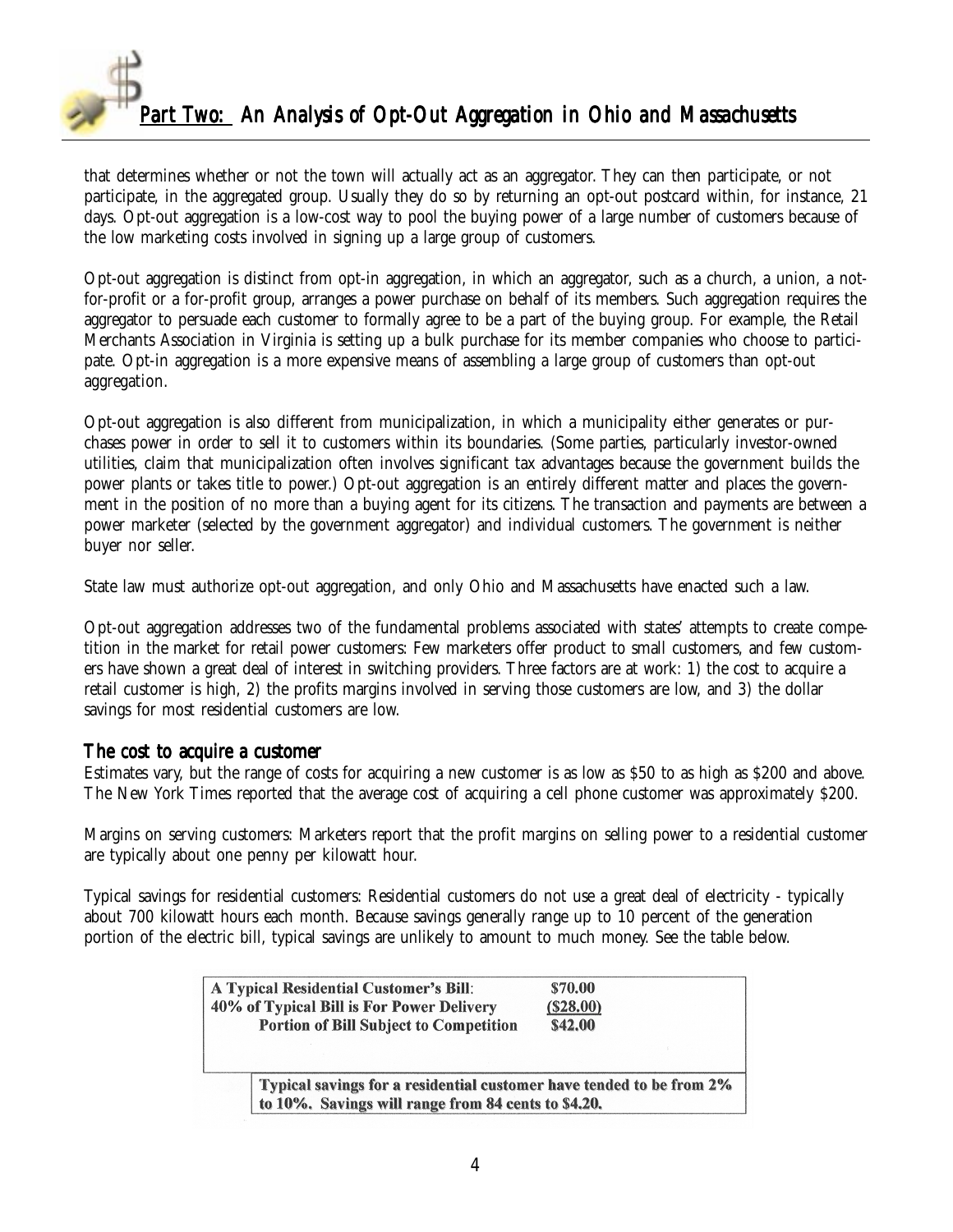<span id="page-4-0"></span>

Typical savings for a residential customer have tended to be from 2% to 10%. Savings will range from 84 cents to \$4.20.

Opt-out aggregation dramatically reduces the transaction cost for the aggregator/marketer. Instead of a large ad campaign, the aggregator and marketer need only meet statutory requirements for contacting customers. Marketers do not have to conduct direct mail or other marketing activities.

As long as the price that the government aggregator arranges is less than the price the customer was previously paying (as is required by both Ohio and Massachusetts state laws), the customer has to do very little to change providers. Opt-out aggregation is an inexpensive way for customers who might not otherwise participate in the competitive power market to gain some benefit from competition. Opt-out aggregation works because it is such a low-cost way to switch large numbers of customers. It is not without its critics, however, who point out that it does not give the customer a real choice. Such critics complain of "municipal slamming."

Like any retail market activity, aggregation is subject to the workings of the wholesale power market and to the rules that states set out for the retail market. A volatile wholesale power market makes it difficult for a marketer to bid on an aggregator's request for proposals because the marketer must know what the costs of power supply will be, in order to commit to a multi-year power supply.

Aggregation can also be successful only if the regulated prices that the aggregator/marketer must beat are set so that the marketer can make money. If regulated prices, meaning the prices paid by every customer who does not switch providers, are set well below wholesale market rates, aggregation will be difficult, just as below-market prices make it difficult for any marketer to participate in the market.

Two case studies — one from Ohio, the other from Massachusetts — illustrate how aggregation has functioned thus far.

## Ohio Case Study

Ohio enacted electric industry restructuring legislation that incorporated its own version of opt-out aggregation. Ohio's law requires aggregators and marketers to follow several steps in order to qualify.

- \* Government aggregators must register with the Public Utilities Commission of Ohio (PUCO).
- \* Marketers must register with the PUCO.
- \* Government aggregators must file a business plan with the PUCO detailing, among many other items:
- \* the charges (if any) that a customer would be required to pay for leaving the aggregated group
- \* the amount of time a customer has to respond to the opt-out notification (usually 21 days)
- \* the procedure and pricing for signing up new customers to the aggregation group
- \* any other fees that the customer should expect to pay
- \* The government aggregator must hold a referendum to determine if the city, town or other jurisdiction may begin the process of negotiating for the purchase of power on behalf of the citizens.
- \* The government aggregator must negotiate a price that is below the comparable price already being paid by the citizens of the town.
- \* The government aggregator must notify the citizens within its jurisdiction of its intention to switch their electricity provider if the citizens do not opt out of the aggregated group.
- \* Customers must have an opportunity to leave the aggregated group once every two years.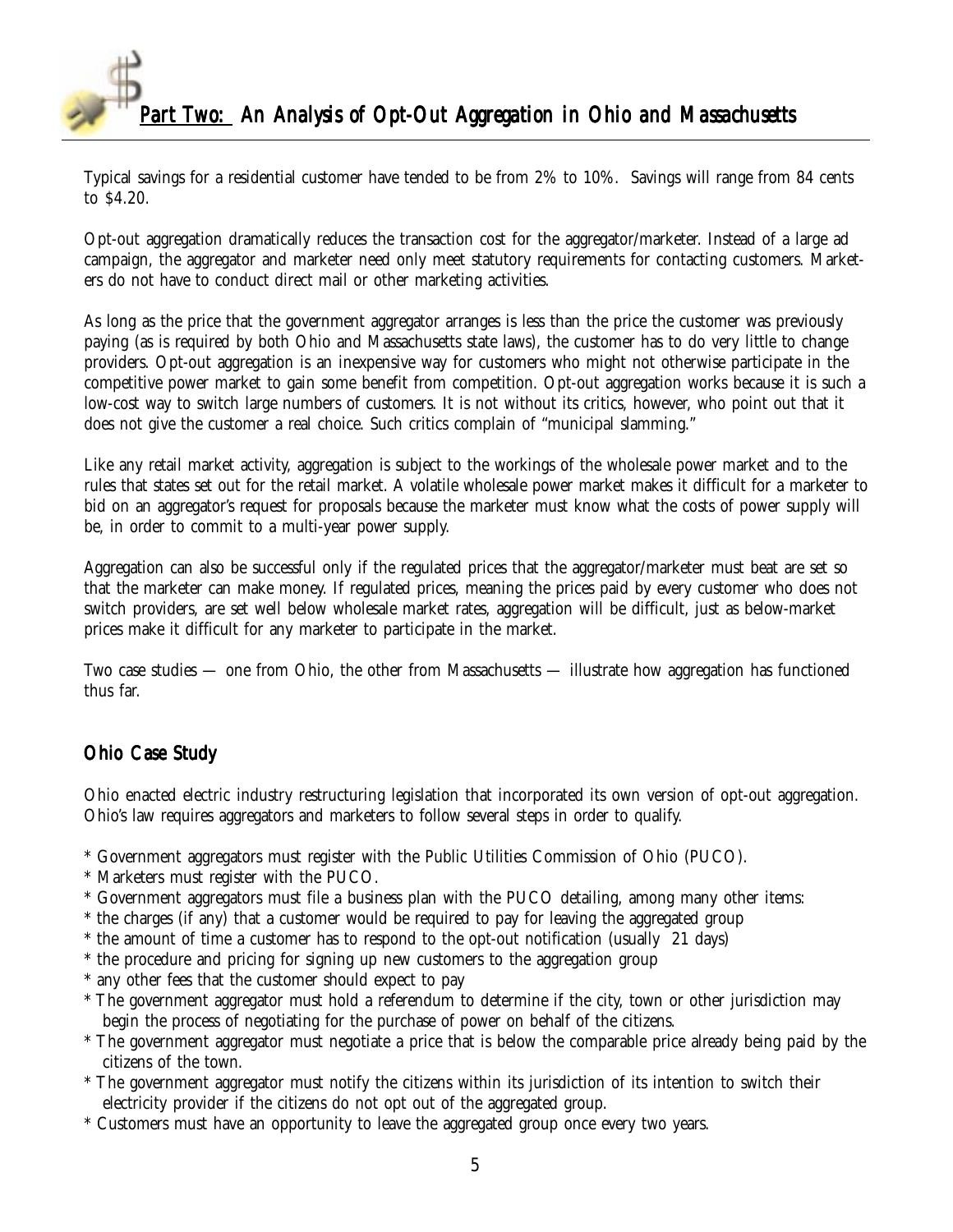

Ohio's aggregation effort encompasses several smaller efforts and should be seen in the broader context of four unique factors in the state:

Special power allocation: The state created an allocation of "market support generation" power (MSG) to jumpstart the market. MSG power was low-cost power available only in the northern Ohio, First Energy territory. First Energy made an allocation of 1,170 MW of power at a discounted price of 3.1 cents per kWh, which was available on a first-come first-served basis to marketers with a specific list of retail customers who would receive the power. The allocation of the MSG power created some controversy, since many marketers and government aggregators claimed that they did not have enough time to assemble a list of potential retail customers before the allocation disappeared.

MSG power was available only in Ohio and affected the discount levels that some aggregators were able to offer. The largest aggregation efforts were completed without MSG power.

Utility incentives to shed customers: The Ohio restructuring law gave investor-owned utilities in Ohio a strong incentive to shed customers: The utilities can recover their stranded costs only if they lose 20 percent of their customers to competitive electric providers within a certain period of time. This affected First Energy, in particular, because it had the highest stranded cost levels.

This stipulation may have minimized political resistance to opt-out aggregation in Ohio.

Low-Income Customers: Low-income PIPP (percentage of income payment plan) customers are treated differently from other customers in Ohio. Their load has not yet been aggregated and bid out as a separate unit.

Geography: Ohio's power system has two distinct areas. The average cost of power in northern Ohio, First Energy territory, is considerably higher than in the rest of the state.

As a result of these cost differentials, most aggregation activity and most retail activity have taken place in the northern part of the state. Since mid-May of 2002, several municipalities outside of northern Ohio have passed opt-out referendums, and the success of those efforts will indicate how attractive aggregation is outside of the more expensive northern Ohio region.

In its April 2002 report on the progress of electric industry restructuring, the PUCO notes that aggregation accounts for approximately:

- \* 85% of residential customer switching
- \* 50% of commercial customer switching
- \* 25% of industrial customer switching

Two aggregation efforts in Ohio illustrate the state's progress.

## Ohio Close-Ups: Parma and NOPEC

Parma is a city of 90,000 in northern Ohio that was able to take advantage of MSG power both for town citizens and for city-owned facilities. Seven percent of the households opted out of the arrangement. Opt-out aggregation gave the citizens of Parma a 17 percent discount on their power prices, equivalent to some \$60 to \$75 per year for most residential households, depending on usage.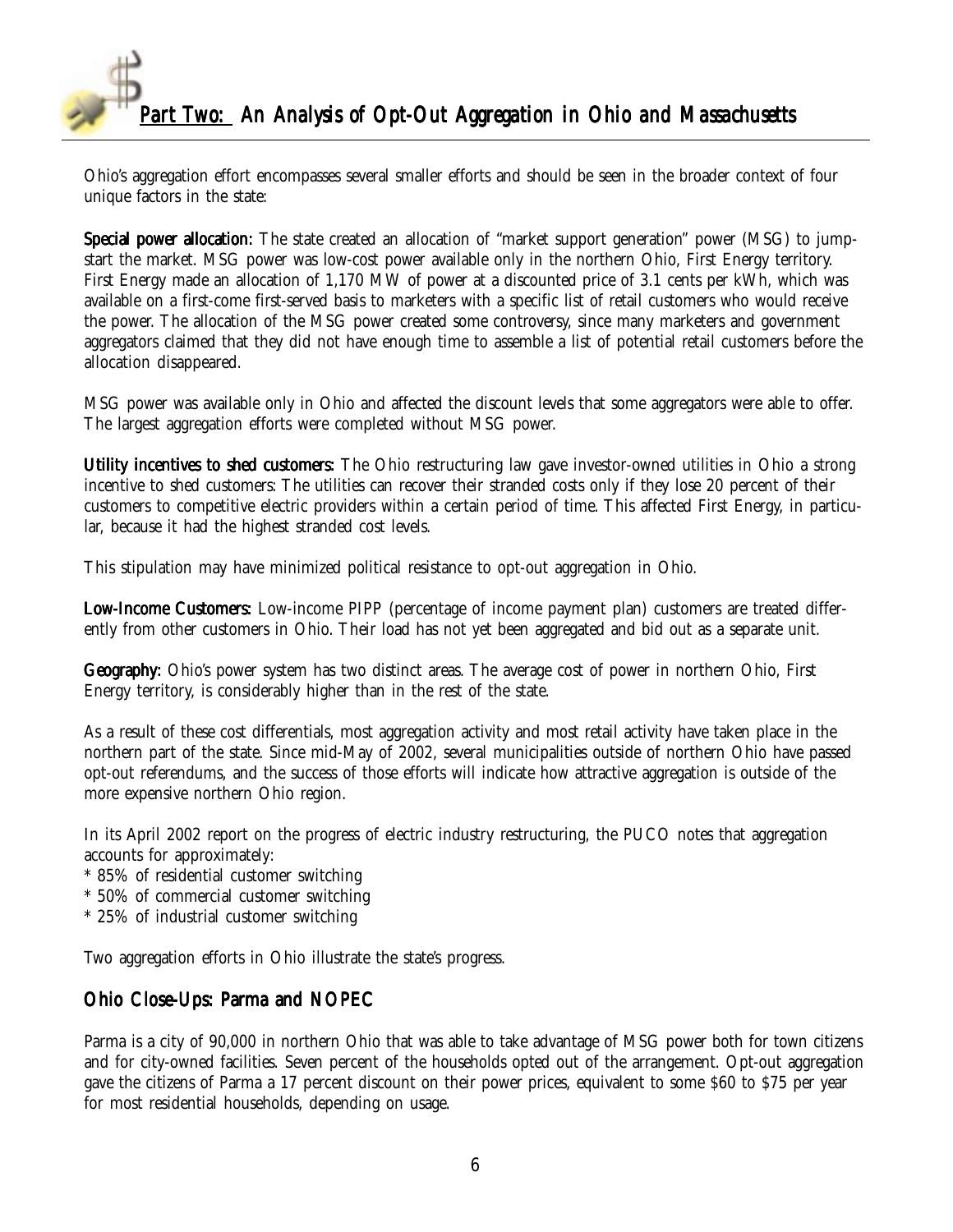<span id="page-6-0"></span>

The discounts that Parma's citizens received were larger than those available to many other aggregated groups because the city was able to take advantage of MSG power. Some complaints later emerged that Parma had not fully complied with the rules for receiving the MSG power, and had not passed through all the steps required to qualify for the allocation. However, the PUCO decided that the evidence behind these complaints did not warrant revoking Parma's power allocation. Although Parma is sometimes cited as an example of how well aggregation can work, it is important to note that without an MSG-equivalent power discount, the town's significant discount would have been impossible to replicate in the Ohio power market of the time.

It is also worth noting that Parma apparently spent close to \$200,000 in acquiring and paying for the expertise to negotiate its power supply deal.

The Northeast Public Energy Council (NOPEC) is the nation's largest aggregated group. It took advantage of the Ohio restructuring law's aggregation provisions by combining not only the load of the citizens of a single municipality, but the combined load of many municipalities. It is now a buying group representing 97 cities or townships and more than 300,000 people.

NOPEC distributed a request for proposals and received nine bids in early 2001. It pursued negotiations with two of the bidders, and eventually selected Green Mountain Energy. Green Mountain Energy serves this aggregated group of communities through a six-year contract that offers a single price option that is less than what customers would otherwise pay for power. The savings vary from one customer to another, and are as high as 15 percent for a few customers and as low as one percent for others. Typical discounts are approximately two percent. In addition to the price discount, Green Mountain's product is guaranteed to be cleaner than the average Ohio electricity product. It is a combination of 98 percent natural gas and nuclear and two percent green power such as wind. The company has also agreed to put one photovoltaic demonstration facility in each of the participating counties and to build one 10-megawatt wind farm.

## Massachusetts Case Study

Massachusetts was the first state to put opt-out aggregation provisions into its electric industry restructuring statute. Yet less than one-half of one percent of customers signed up with competitive suppliers, largely as a result of the state's low, regulated standard offer prices. Because municipal aggregators were required to provide prices lower than the below-market standard offer, aggregation did not really take off until mid-2002, when a pilot project began for the state's default supply customers. The story of aggregation in Massachusetts demonstrates the difficulties in wholesale power markets, the problems that can result from very low regulated, retail prices, and the importance of having a persistent and knowledgeable advocate.

Aggregation in Massachusetts involves several steps:

\* All aggregators must have an aggregation plan approved by the Massachusetts Department of Telecommunications and Industry (DTE).

\* A town may initiate a process to aggregate electrical load after a majority vote of a town meeting or town council.

\* The government aggregator must develop a plan that details the organizational structure of the program, its operations, funding, costs and fees to customers. The DTE must review the plan and approve it only if the price for energy is lower than the standard offer price or, if the price for energy is higher than the standard offer, the higher price results from the purchase of renewable energy.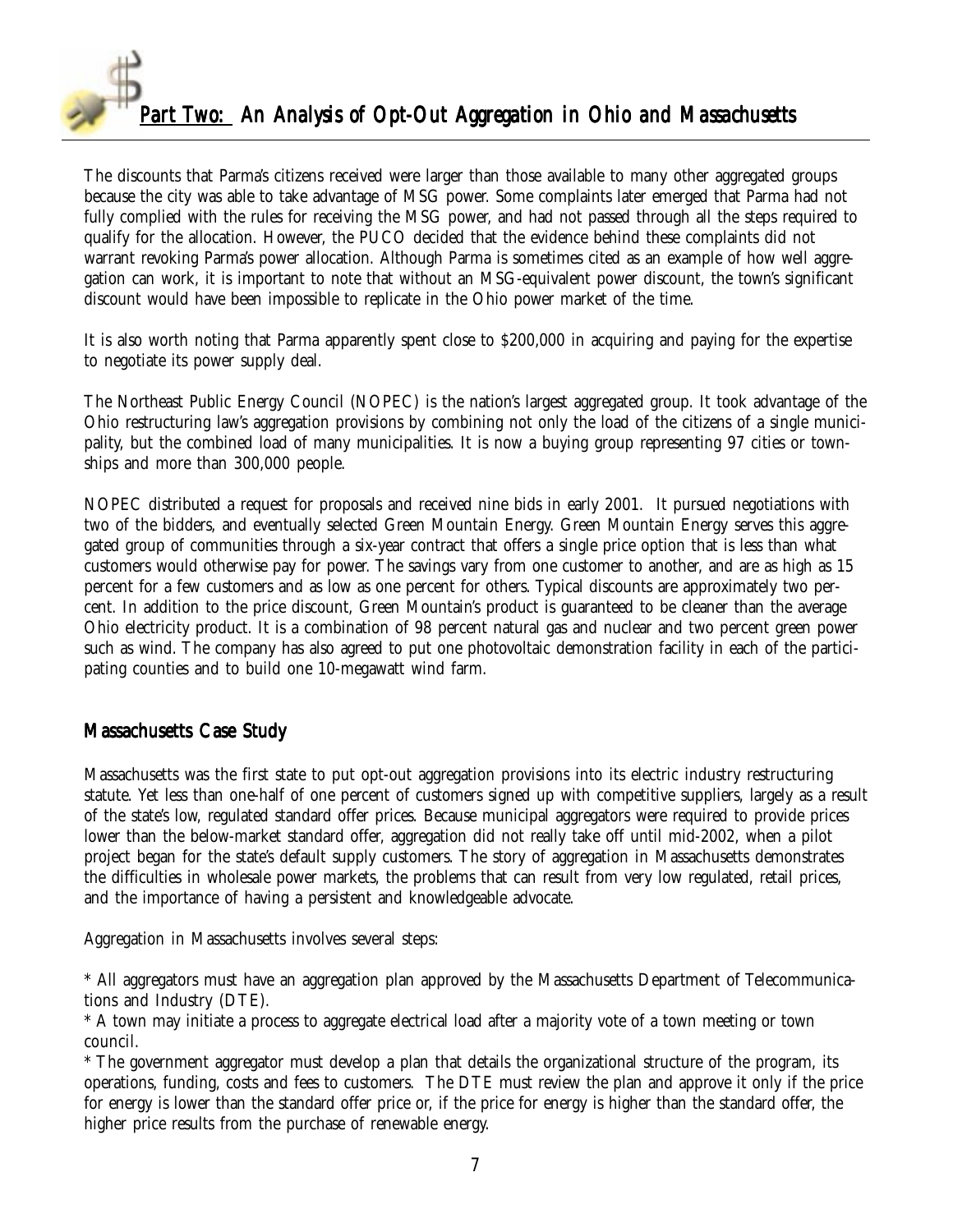

After Massachusetts passed its restructuring legislation with language allowing opt-out municipal aggregation, the Cape Light Compact began an effort to buy power on behalf of all customers in a 21-county area encompassing Cape Cod and Martha's Vineyard.

Cape Light's efforts began in the late 1990s, but it was not until 2002 that the Compact finally worked out an arrangement with state policymakers and power marketers to offer product to customers. The protracted start up was due largely to a combination of wholesale and retail market issues. The Cape Light Compact's electric aggregation effort occurred in three stages.

**Stage One:** Cape Light assembled its load and put it out for bid in 1998, but no qualified marketers bid for the load. At the time, the standard offer price (the price that any non-choosing customer would pay) was set at 3.5 cents per kilowatt hour, but wholesale market prices were higher. Marketers were unable to offer a price lower than the standard offer. The total number of customers who would have been served totaled 180,000.

**Stage Two:** Stage two, beginning in January of 1999, produced a responsive bidder (Select Energy) out of four bidders. Each of the bidders offered a price below the standard offer, which the DTE had set to gradually increase during the transition period from March 1998 to March 2005. But wholesale prices rose between the time the Compact selected Select Energy and the time service was set to begin. The start date of service had been delayed because a third party intervened and objected to the Cape Light/Select Energy agreement during the DTE's proceeding to approve the agreement. As a result of the delay, the Compact lost its price lock.

The agreement finally signed with Select Energy includes a "trigger clause" that allows the contract to be implemented when standard offer prices exceed market prices. Massachusetts law requires the aggregator to provide power at a price lower than the standard offer price, and Cape Light was unable to meet this requirement. The contract with Select Energy could take effect once the standard offer in Massachusetts rose above the Select Energy price.

**Stage Three:** The Cape Light Compact's third attempt at aggregation took advantage of language in the Massachusetts legislation that allows development of a pilot project. Default service in the state is offered by the investor-owned utilities at prices that more closely reflect market prices than the standard offer price. It is the only service available to customers who are new to a service territory or who have left their utility but are no longer served by the competitor. Default service applies to all classes of customer. Default customers now total approximately one-third of customers in the state. In the Cape Light area, there are approximately 45,000 default service customers.

The DTE approved the Cape Light plan, partly because it may offer a model for continuation of service to small power users after 2005, when standard offer service ends and all customers are subject to a default service rate.

As of August 2002, about 40,000 customers in Cape Cod and Martha's Vineyard are being served by Mirant, a non-regulated affiliate of the Southern Company. This represents the single largest block of residential customers served by a single non-utility provider anywhere in Massachusetts or New England. Customers pay 4.89 cents per kWh as of August 2002 and will pay 4.79 cents per kWh beginning in January 2003. This equates to savings that range from 11 to 22 percent, or between \$3.50 to \$7 for an average customer. In addition, the Compact offers its customers two "green" products designed to support both existing renewable energy facilities and new facilities:

\* New Green: An additional 1 penny per kWh supports development of local renewable energy facilities.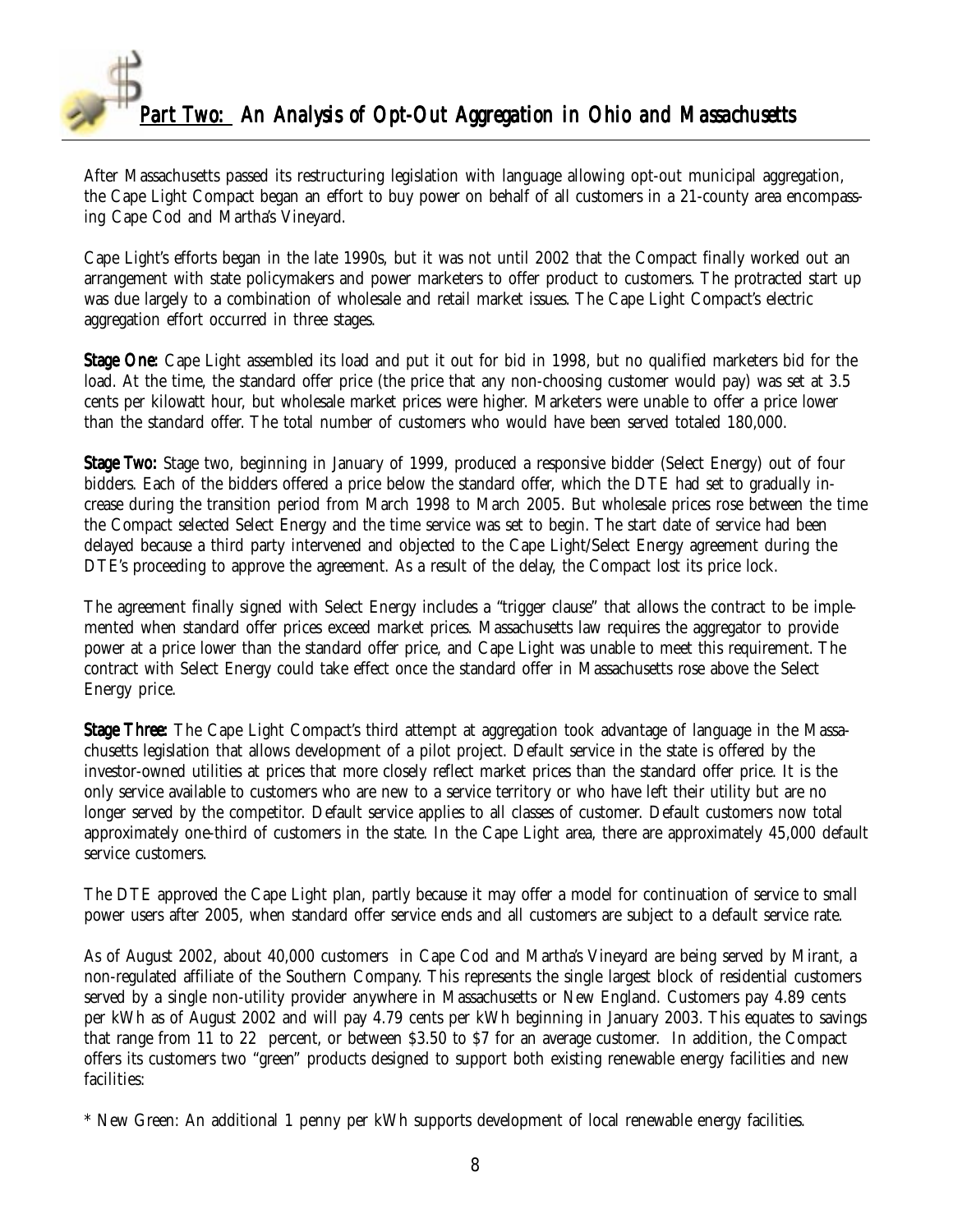

\* Blue-Green: Customers pay to support existing renewable supply equivalent to 50 percent of their monthly usage at 7.185 cents per kWh; 0.5 cents per kWh of this is applied to support of new local renewable energy facilities.

It is too early to tell how popular these products will be.

Massachusetts law also allowed the Compact to develop and run a regional energy efficiency program, transforming a utility-run program into a community-based program. The program supports the efficiency program with funds that the region's consumers pay under the state-authorized public benefits fund. Reported savings are \$2 million in the first six months of the program at a 2:1 benefit cost ratio.

The Compact is also advocating increased enrollment in utility low-income discount programs. (As noted in Part One, Massachusetts distribution utilities are required to fund low-income discounts or rate reduction programs; the distribution utility for the Cape area is NSTAR Electric.) Currently, an estimated 27 percent of eligible consumers receive discounts, amounting to \$200 per year for customers with electric heat and \$170 for customers with gas heat. The Compact has begun working with social service agencies, state regulators and the utility in order to identify ways to boost enrollment in the program.

### Lessons from Aggregation in Ohio and Massachusetts

Aggregation can produce savings and can benefit green power: Aggregation appears to give all participating Ohio customers at least some access to better, competitively determined electricity prices. Price reductions have not been dramatic, although there are other benefits to participants in the NOPEC group, including access to green power. The citizens in areas like Parma, who gained access to MSG power, received greater discounts. These relatively large discounts will not be available to other communities without some other allocation similar to the MSG power.

The Massachusetts program has served as a new way to offer a portfolio of green products to consumers, and to offer a new set of efficiency programs.

Segregating low-income from other customers may delay benefits to low-income customers: Benefits have been delayed for the PIPP customers in Ohio because no bids to serve these customers have been completed. This may be an argument against separating the low-income customers from everyone else. In Massachusetts, and in contrast to Ohio, all customers in the aggregated group have benefited, including low-income customers.

The success of aggregation is tied to regulated retail prices: Northern Ohio, where prices are highest, has seen the greatest interest in aggregation. The rest of the state, where prices are lower, has seen much less interest, although new aggregation referendums passed there in mid-May 2002. Aggregation is likely to be most successful in higher priced areas, just as retail competition has been more successful in those parts of the country with the highest electric rates.

The standard offer price has remained an extremely important factor in determining the success of the aggregation effort. Massachusetts aggregation law requires that the aggregator offer a price lower than the price that customers would otherwise pay. A very low standard offer price can make it difficult for aggregators to get an acceptable bid.